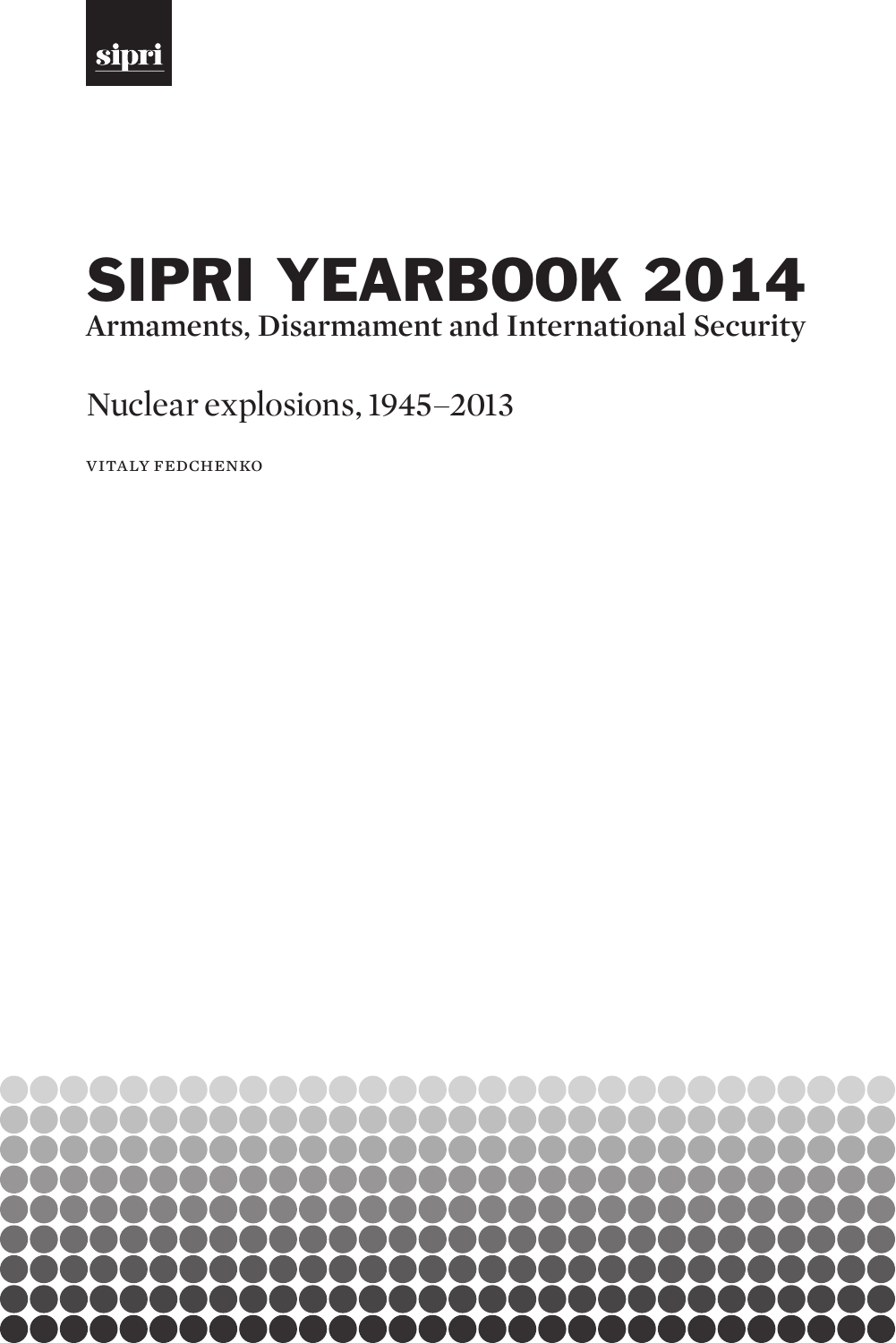

## Stockholm International PEACE RESEARCH INSTITUTE

## Nuclear explosions, 1945–2013

#### VITALY FEDCHENKO

## **Contents**

| The nuclear test in North Korea                                       | 346 |
|-----------------------------------------------------------------------|-----|
| Estimated number of nuclear explosions, 1945–2013                     | 349 |
|                                                                       |     |
| Table 6.15. Data on North Korea's nuclear explosion, 12 February 2013 | 348 |
| Table 6.16. Estimated number of nuclear explosions, 1945–2013         | 350 |

This is an offprint of section XI of chapter 6 of

*SIPRI Yearbook 2014: Armaments, Disarmament and International Security*  Oxford University Press, 2014 Hardback, ISBN 978–0–19–871259–6, xxii+581 pp., £100/\$185

The SIPRI Yearbook is published and distributed in print and online by Oxford University Press—more information is available at <http://www.sipriyearbook.org/>



**www.sipriyearbook.org**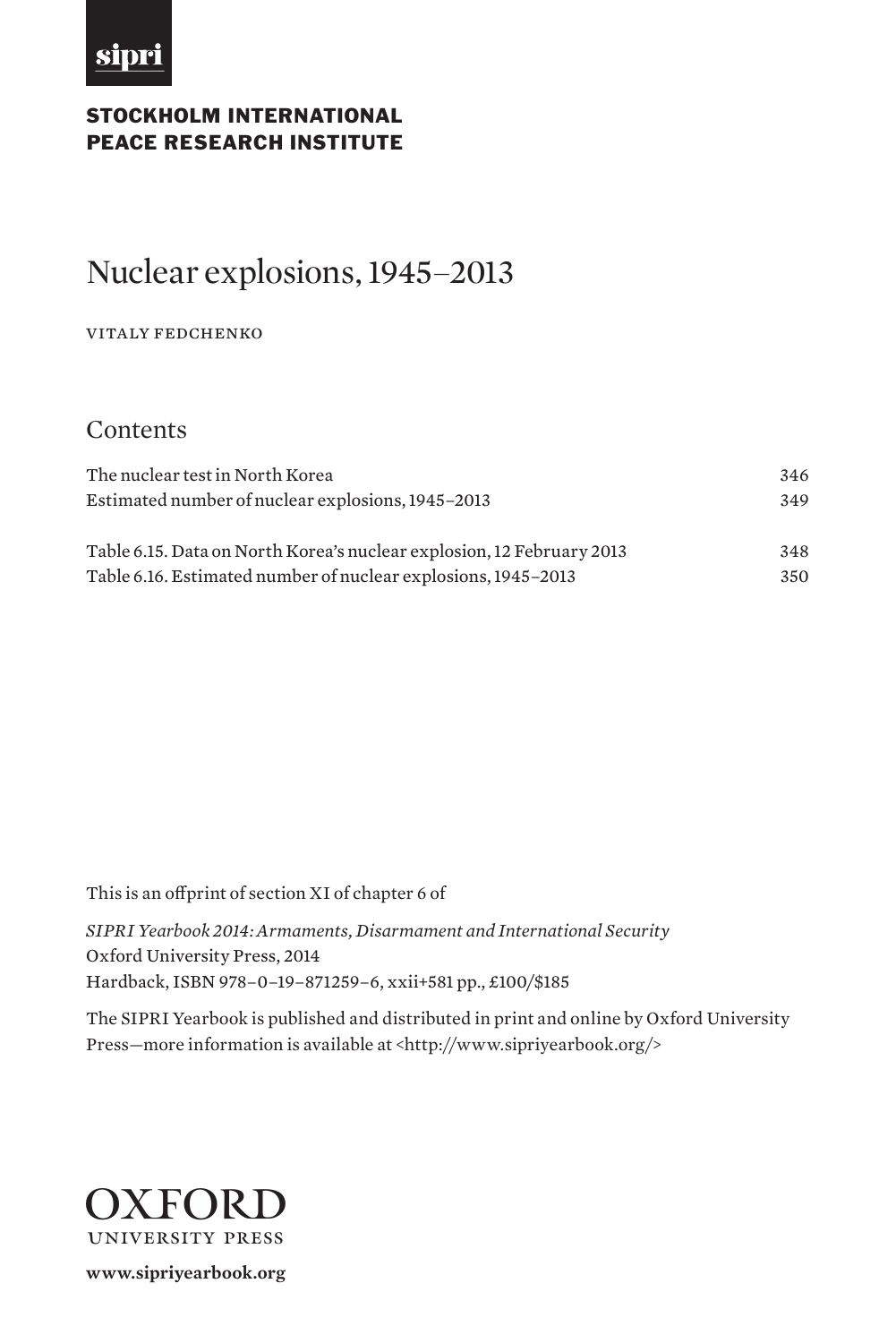### XI. Nuclear explosions, 1945–2013

#### VITALY FEDCHENKO

In February 2013 the Democratic People's Republic of Korea (DPRK, or North Korea) conducted its third nuclear test explosion, following tests conducted in October 2006 and April 2009.<sup>1</sup> This event brought the total number of nuclear explosions recorded since 1945 to 2055.

#### **The nuclear test in North Korea**

On 24 January 2013 North Korea's official news agency, the Korean Central News Agency (KCNA), issued a statement announcing that the country would conduct 'a nuclear test of higher level' as a response to the United Nations Security Council's condemnation of a North Korean rocket launch, in breach of UN sanctions.<sup>2</sup> An explosion took place at 02:57 UTC on 12 February (11:57 local time). A few hours later the KCNA announced that the event was North Korea's third successful underground nuclear test that was 'conducted in a safe and perfect way on a high level with the use of a smaller and light A-bomb unlike the previous ones, yet with great explosive power'.<sup>3</sup> The announcement added that 'the test did not give any adverse effect to the surrounding ecological environment'.

The North Korean claims had to be verified by available technologies. The technologies used for verification of underground nuclear tests include seismology, radionuclide monitoring and satellite imagery analysis.<sup>4</sup> Following the event, a combination of these technologies was employed by international organizations, individual states and many research institutions to verify whether there had indeed been an explosion and, if so, its characteristics, such as location, yield and nature.

The 1996 Comprehensive Nuclear-Test-Ban Treaty (CTBT) is a multilateral treaty that will prohibit the carrying out of any nuclear explosion.<sup>5</sup> The Preparatory Commission for the Comprehensive Nuclear-Test-Ban Treaty Organization (CTBTO) has been established to prepare for the entry

<sup>&</sup>lt;sup>1</sup> On the earlier tests see Fedchenko, V. and Ferm Hellgren, R., 'Nuclear explosions, 1945-2006', *SIPRI Yearbook 2007*; and Fedchenko, V., 'Nuclear explosions, 1945–2009', *SIPRI Yearbook 2010*. <sup>2</sup>

 $<sup>2</sup>$  Korean Central News Agency (KCNA), 'DPRK NDC vows to launch all-out action to defend</sup> sovereignty of country', 24 Jan. 2013. The KCNA's statements are available on the website of the Korean News Service in Tokyo, <http://www.kcna.co.jp/>. For further political background to the explosion see chapter 7, section II, in this volume.

<sup>&</sup>lt;sup>3</sup> Korean Central News Agency (KCNA), 'KCNA report on successful 3rd underground nuclear test', 12 Feb. 2013. <sup>4</sup>

US National Academy of Sciences, *Technical Issues Related to the Comprehensive Nuclear Test Ban Treaty* (National Academy Press: Washington, DC, 2002), pp. 39–41; and Dahlman, O. et al., *Detect and Deter: Can Countries Verify the Nuclear Test Ban?* (Springer: Dordrecht, 2011), pp. 29–76. <sup>5</sup>

 $5$  For a summary and other details of the CTBT see annex A, section I, in this volume.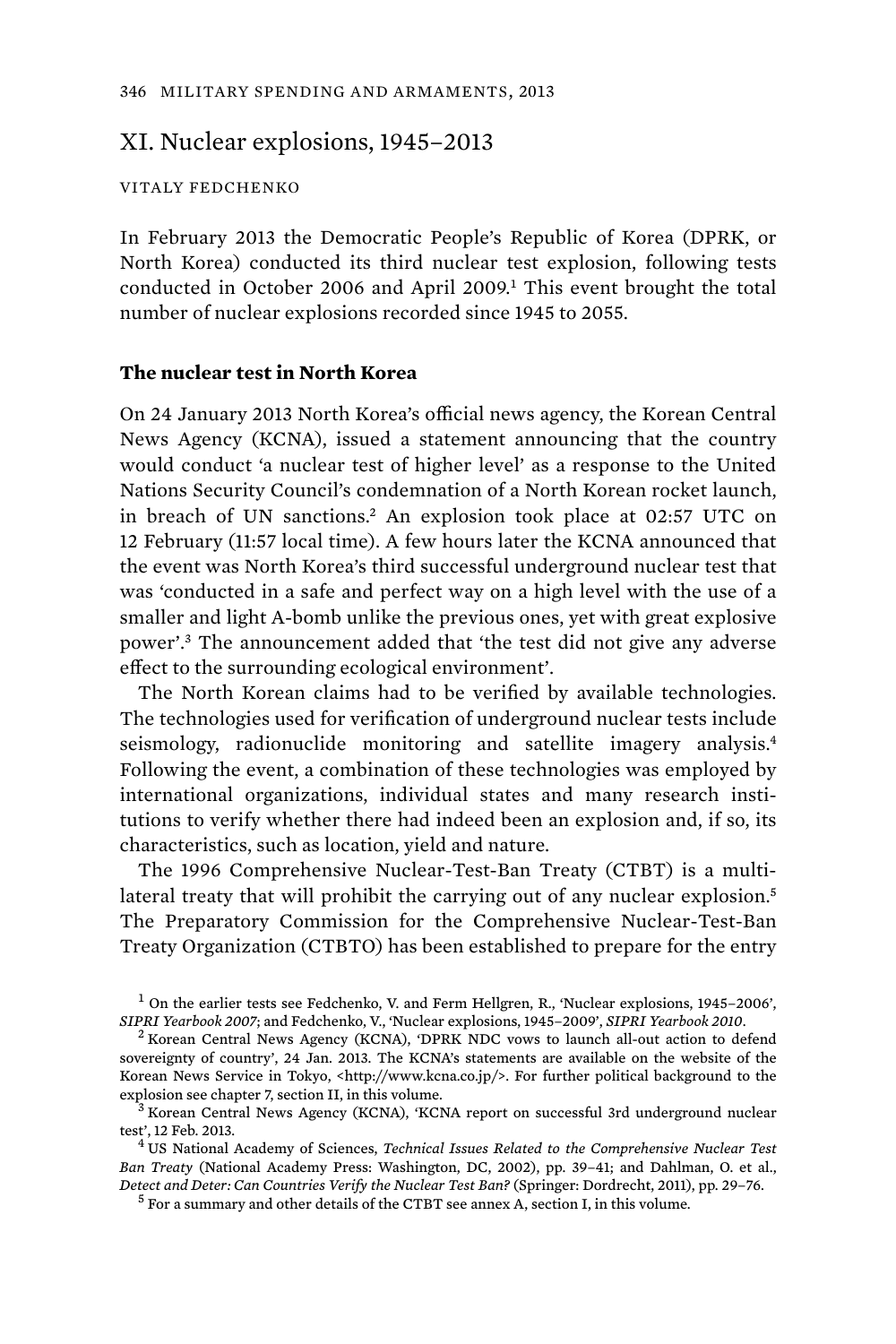into force of the CTBT, including through the establishment of an International Monitoring System (IMS) to detect nuclear explosions. While the CTBT had been ratified by 159 states at the time of the explosion, it cannot enter into force until it has been signed and ratified by 44 states with certain nuclear facilities. North Korea, which is one of these 44 states, has not signed the treaty and therefore does not participate in the IMS.

Seismic data recorded at monitoring stations around the world was used to estimate the time, location and size of the event (see table 6.15). The IMS issued its first report to CTBTO member states less than two hours after the explosion.<sup>6</sup> The recorded seismic wave patterns, the depth of the event (less than 1 kilometre) and the fact that it occurred so close to the site of both the 2006 and 2009 nuclear tests indicated that the 2013 event was an explosion rather than an earthquake.<sup>7</sup>

Based on seismic data, satellite imagery and information from the previous two tests, most estimates of the yield of the explosion vary between about 5 and 16 kilotons, which is 'about 2.5 to 3 times larger in yield' than the 2009 test (and therefore 12.5 to 15 times larger than the 2006 test).<sup>8</sup>

Seismic data alone is insufficient to confirm that an underground explosion is nuclear. Following North Korea's 2006 test, the nuclear nature of the explosion was confirmed when air sampling detected traces of radioxenon (i.e. radioactive isotopes of xenon, which are released from a nuclear explosion).<sup>9</sup> After the 2009 event no trace of radioxenon or other radioactive debris was reported to have been found.<sup>10</sup>

On 23 April 2013 the CTBTO announced that two of its stations, in Takasaki, Japan, and Ussuriisk, Russia, had earlier in the month detected two radioactive isotopes of xenon—xenon-131m and xenon-133—which act as a 'chronometer', determining the time of the event in which these isotopes were created.<sup>11</sup> The ratio of concentrations of these isotopes in air samples was consistent with a nuclear fission event that would have taken place more than 50 days before detection. (The xenon detection in Japan occurred 55 days after the explosion.) Atmospheric transfer modelling, conducted by the CTBTO, identified the site of the previous two nuclear

6 CTBTO, 'On the CTBTO's detection in North Korea', Press release, 12 Feb. 2013, <http:// www.ctbto.org/press-centre/press-releases/2013/on-the-ctbtos-detection-in-north-korea/>. <sup>7</sup>

<sup>7</sup> Richards, P., 'Seismic detective work: CTBTO monitoring system "very effective" in detecting North Korea's third nuclear test', *CTBTO Spectrum*, no. 20 (July 2013), p. 22. <sup>8</sup>

 $8$  Richards (note 7); and Zhang, M. and Wen, L., 'High-precision location and yield of North Korea's 2013 nuclear test', *Geophysical Research Letters*, vol. 40, no. 12 (28 June 2013). The nuclear test explosion in 2006 was estimated to have had a yield under 1 kt and that in 2009 a yield of 2–7 kt. Fedchenko and Ferm Hellgren (note 1), p. 553; and Fedchenko (note 1), p. 373.

 $<sup>9</sup>$  Fedchenko and Ferm Hellgren (note 1), p. 553.</sup>

<sup>10</sup> Pearce, R. G. et al., 'The announced nuclear test in the DPRK on 25 May 2009', *CTBTO Spectrum*, no. 13 (Sep. 2009), pp. 28–29.<br><sup>11</sup> CTBTO, 'CTBTO detects radioactivity consistent with 12 February announced North Korean

nuclear test', Press release, 23 Apr. 2013, <http://www.ctbto.org/press-centre/press-releases/2013/ ctbto-detects-radioactivity-consistent-with-12-february-announced-north-korean-nuclear-test/>.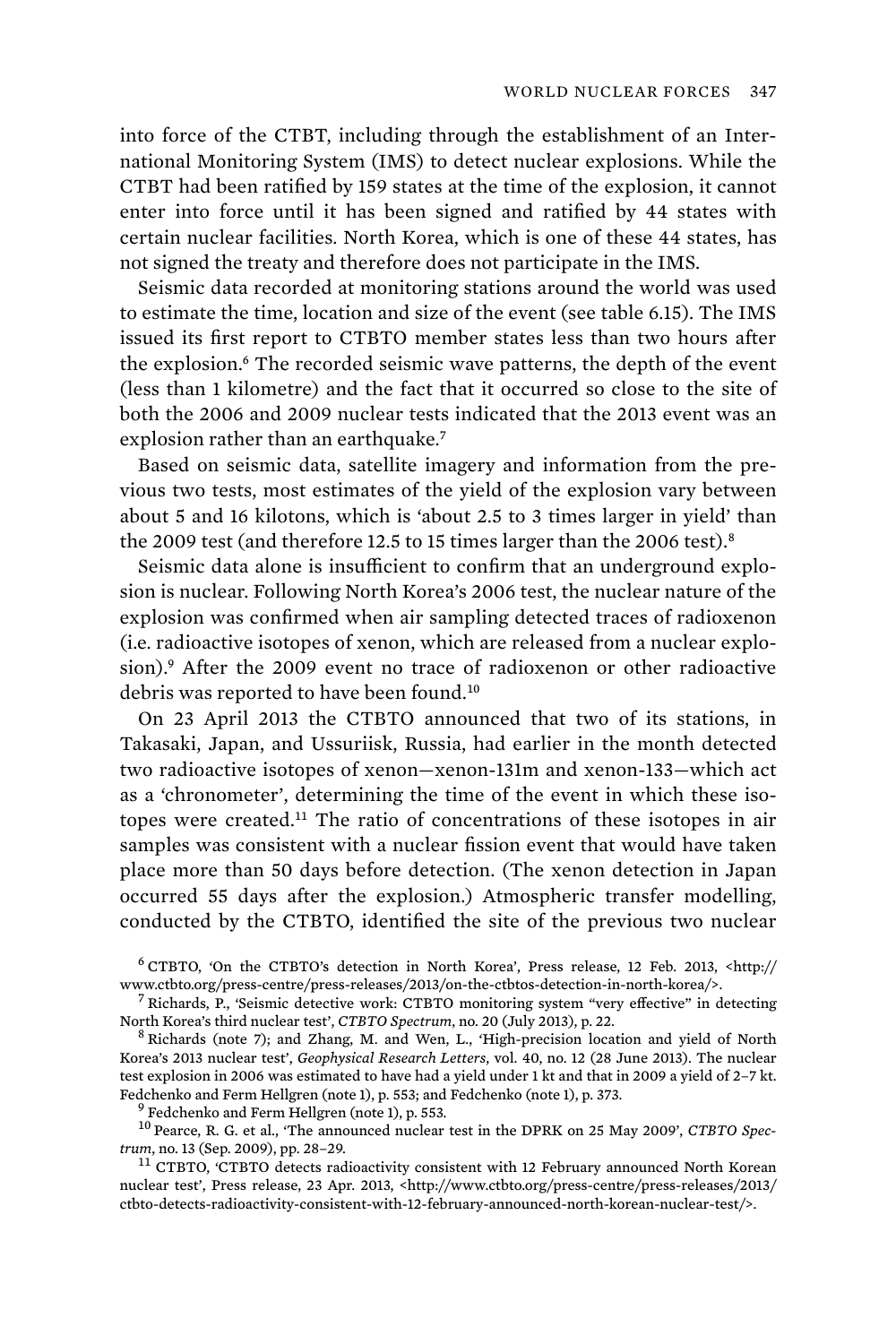| Source <sup><i>a</i></sup>                                                                                     | Origin time<br>(UTC)                             | Latitude                                                                           | Longitude                                                                            | Error margin $^b$                                    | Body wave<br>magnitude <sup>c</sup>         |
|----------------------------------------------------------------------------------------------------------------|--------------------------------------------------|------------------------------------------------------------------------------------|--------------------------------------------------------------------------------------|------------------------------------------------------|---------------------------------------------|
| IDC <sup>d</sup><br>CEME (Russia)<br>IGGCAS (China)<br>NEIC (United States) 02:57:51<br><b>NORSAR</b> (Norway) | 02:57:51<br>02:57:49.4<br>02:57:51.3<br>02:57:51 | $41.3005$ °N<br>$41.31^{\circ}$ N<br>41.2927° N<br>$41.308$ ° N<br>$41.28^\circ$ N | $129.0652$ °E<br>$129.1^{\circ}$ E<br>129.0730°E<br>129.076° E<br>$129.07^{\circ}$ E | $\pm 8.1 \text{ km}^e$<br>$\pm 11.2$ km <sup>t</sup> | 4.9<br>5.3<br>$4.93 \pm 0.21$<br>5.1<br>5.0 |

|  |  |  | Table 6.15. Data on North Korea's nuclear explosion, 12 February 2013 |  |
|--|--|--|-----------------------------------------------------------------------|--|
|  |  |  |                                                                       |  |

UTC = Coordinated Universal Time; km = kilometres; . . = data not available.

*a* Because of differences between estimates, particularly regarding the precise site of the explosion, data from 5 sources—1 internationally recognized body and 4 national bodies—is provided for comparison: IDC = Comprehensive Nuclear-Test-Ban Treaty Organization (CTBTO), International Data Centre, Vienna; CEME = Russian Academy of Sciences, Geophysical Survey, Central Experimental Methodical Expedition, Obninsk, Kaluga oblast; IGGCAS = Chinese Academy of Sciences, Institute of Geology and Geophysics, Beijing; NEIC = US Geological Survey, National Earthquake Information Center, Denver, CO; and NORSAR = Norwegian Seismic Array, Karasjok.

*b* The error margins are as defined by the data sources.

*c* Body wave magnitude indicates the size of the event. In order to give a reasonably correct estimate of the yield of an underground explosion, detailed information is needed (e.g. on the geological conditions in the area where the explosion took place). Body wave magnitude is therefore an unambiguous way of giving the size of an explosion.

*d* The IDC was 'in a test and provisional operation mode only' and only *c*. 85% of the monitoring stations in the CTBTO's International Monitoring System were contributing data at the time of the event.

*e* This figure is the length of the semi-major axis of the confidence ellipse.

*f* This figure is the horizontal location error, defined as the 'length of the largest projection of the three principal errors on a horizontal plane'.

*Sources*: *IDC*: CTBTO, 'Update on CTBTO findings related to the announced nuclear test by North Korea', Press release, 15 Feb. 2013, <http://www.ctbto.org/press-centre/highlights/ 2013/update-on-ctbto-findings-related-to-the-announced-nuclear-test-by-north-korea/>, and NORSAR, 'Detection and location of the February 12, 2013, announced nuclear test in North Korea', *NORSAR Scientific Report*, no. 2-2012 (June 2013), p. 26; *CEME*: CEME, 'Information message about underground nuclear explosion made in North Korea on February 12, 2013', [n.d.], <http://www.ceme.gsras.ru/cgi-bin/info\_quakee.pl?mode=1&id=204>; *IGGCAS*: Feng, X. et al., [Preliminary findings on 12 February 2013 Korean underground nuclear test], IGGCAS, 13 Feb. 2013, <http://www.igg.cas.cn/xwzx/zhxw/201302/t20130213\_3763392.html> (in Chinese); and Feng, X. et al., [Precision positioning of 12 February 2013 North Korean underground nuclear test], IGGCAS, 28 Feb. 2013, <http://www.igg.cas.cn/xwzx/zhxw/2013 02/t20130228\_3783953.html> (in Chinese); *NEIC*: NEIC, 'M5.1—24km ENE of Sungjibaegam, North Korea (BETA)', US Geological Survey, 7 Aug. 2009, <http://comcat.cr.usgs.gov/earth quakes/eventpage/usc000f5t0#scientific\_summary>; *NORSAR*: NORSAR, 'Nuclear explosion in North Korea, February 12, 2013: observations, magnitudes and location estimates', Press release, <http://www.norsar.no/norsar/about-us/News/2013/NuclearExplosionDPRK12Feb 2013>.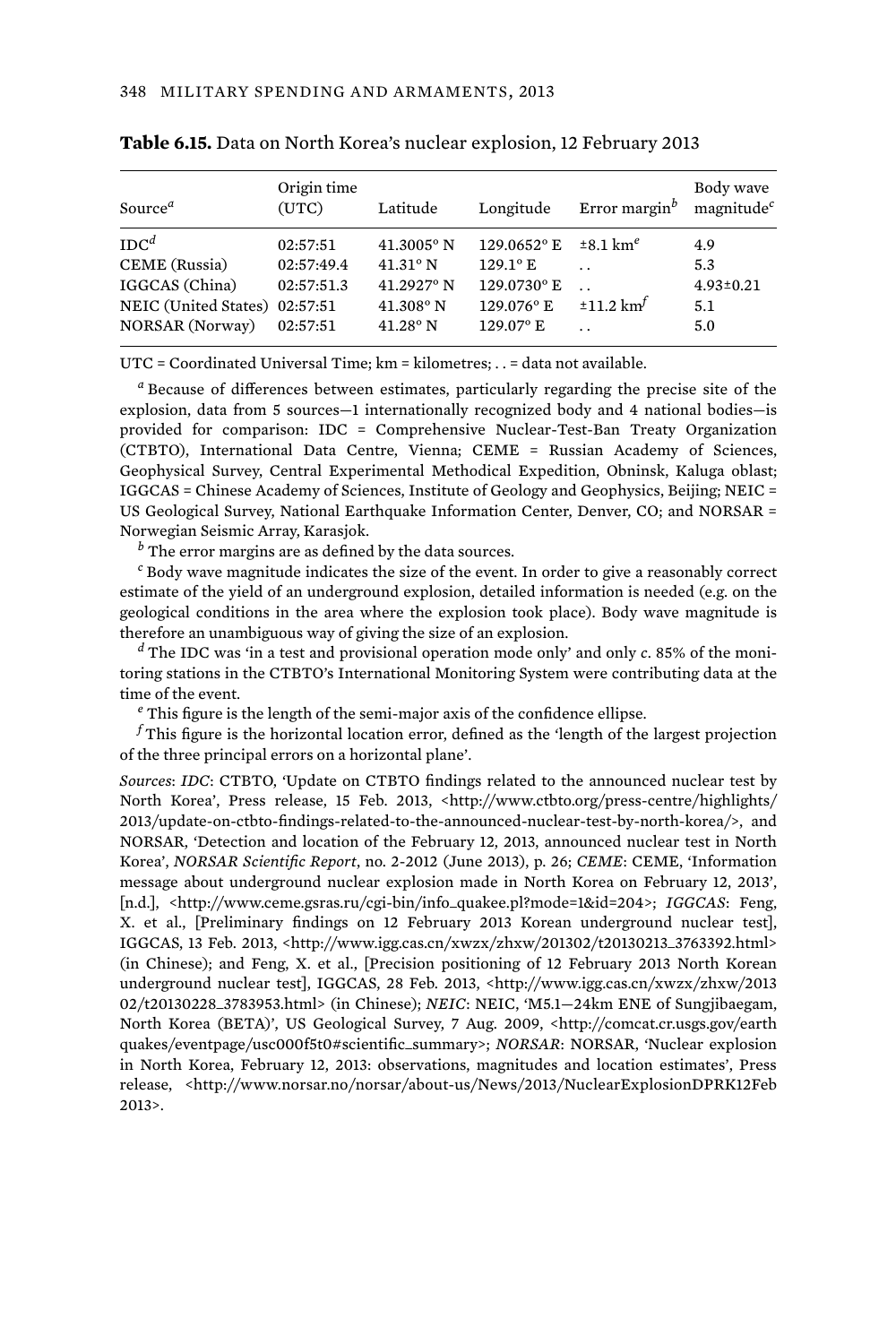tests as a possible source of the xenon emission. Since the radioxenon was detected so late after the event, it was not possible to determine if it had been produced by fission of uranium or plutonium.<sup>12</sup> This, in turn, meant that it was not possible to assess whether North Korea may have used highly enriched uranium in the explosive device (see section IX above).

#### **Estimated number of nuclear explosions, 1945–2013**

Since 1945 there have been 2055 known nuclear explosions, carried out by eight states— the United States, the Soviet Union, the United Kingdom, France, China, India, Pakistan and North Korea (see table 6.16). This total includes nuclear tests conducted in nuclear weapon test programmes, explosions carried out for peaceful purposes and the two nuclear bombs dropped on Hiroshima and Nagasaki in August 1945. The total also includes tests for safety purposes carried out by France, the Soviet Union and the USA, irrespective of the yield and of whether they caused a nuclear explosion.<sup>13</sup> It does not include subcritical experiments (i.e. those that did not sustain a nuclear chain reaction). Simultaneous detonations, also called salvo explosions, were carried out by the USA (from 1963) and the Soviet Union (from 1965), mainly for economic reasons. $^{14}$  Of the Soviet tests, 20 per cent were salvo experiments, as were 6 per cent of the US tests.

A number of moratoriums, both voluntary and legal, have been observed. The Soviet Union, the UK and the USA observed a moratorium on testing from November 1958 to September 1961. The 1963 Partial Test-Ban Treaty (PTBT), which prohibits nuclear explosions in the atmosphere, in outer space and under water, entered into force on 10 October 1963.<sup>15</sup> The Soviet Union observed a unilateral moratorium on testing between August 1985 and February 1987. The Soviet Union and then Russia observed a moratorium on testing from January 1991 and the USA from October 1992, until they signed the CTBT on 24 September 1996; France observed a similar moratorium from April 1992 to September 1995. The CTBT, which has not yet entered into force, would prohibit the carrying out of any nuclear explosion.<sup>16</sup>

<sup>&</sup>lt;sup>12</sup> Detection of radioactive gases consistent with North Korean test underlines strength of CTBTO monitoring system', CTBTO Spectrum, no. 20 (July 2013), p. 26.

<sup>&</sup>lt;sup>13</sup> In a safety experiment, or a safety trial, more or less fully developed nuclear devices are subjected to simulated accident conditions. The nuclear weapon core is destroyed by conventional explosives with no or very small releases of fission energy. The UK also carried out numerous safety

tests, but they are not included in table 5.16 because of their high number.<br><sup>14</sup> The Soviet Union conducted simultaneous tests including as many as 8 devices on 23 Aug. 1975<br>and on 24 Oct. 1990 (the last Soviet test).

<sup>&</sup>lt;sup>15</sup> The parties include India, Pakistan, Russia, the UK and the USA. For a full list see annex A, section I, in this volume.<br><sup>16</sup> The signatories include China, France, Russia, the UK and the USA. For a full list see annex A,

section I, in this volume.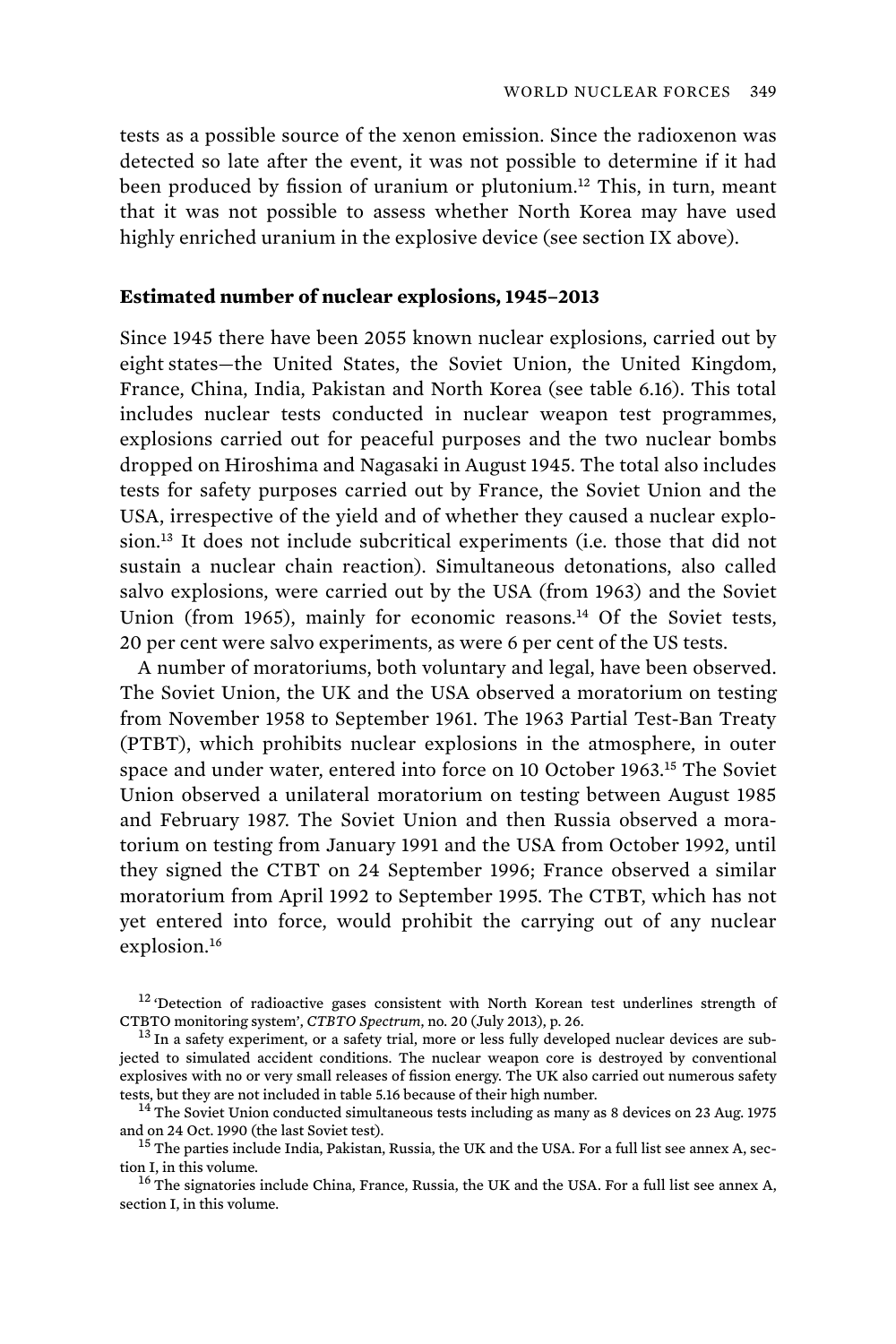a = atmospheric (or in a few cases underwater); u = underground.*<sup>a</sup>*

|      | $USA^b$                  |                          | Russia/<br><b>USSR</b>                     |                          |                          | $\mathrm{UK}^b$          |                          | France                   | China                                      |                          | India                    |                                            | Pakistan Korea                 |                               | North                    |                          |                          |
|------|--------------------------|--------------------------|--------------------------------------------|--------------------------|--------------------------|--------------------------|--------------------------|--------------------------|--------------------------------------------|--------------------------|--------------------------|--------------------------------------------|--------------------------------|-------------------------------|--------------------------|--------------------------|--------------------------|
| Year | $\rm{a}$                 | u                        | $\rm{a}$                                   | $\mathbf u$              | a                        | u                        | $\rm{a}$                 | u                        | $\mathbf{a}$                               | u                        | a                        | u                                          | $\mathbf{a}$                   | u                             | $\mathbf{a}$             | u                        | Total                    |
| 1945 | 3                        | $\overline{\phantom{0}}$ |                                            |                          | L                        | $\overline{\phantom{0}}$ |                          | $\overline{\phantom{0}}$ | $\overline{\phantom{0}}$                   |                          |                          |                                            |                                | L                             | $\overline{\phantom{0}}$ | -                        | 3                        |
| 1946 | $2^c$                    | $\equiv$                 | $\equiv$                                   | $\overline{\phantom{0}}$ | $\overline{\phantom{0}}$ | $\overline{\phantom{0}}$ | $\equiv$                 | L.                       | $\overline{\phantom{0}}$                   | L.                       |                          | $\overline{\phantom{0}}$                   | $\overline{\phantom{0}}$       | $\overline{\phantom{0}}$      | L.                       | L,                       | 2                        |
| 1947 | -                        |                          |                                            |                          |                          |                          |                          |                          |                                            |                          |                          |                                            |                                |                               |                          | L                        | $\overline{a}$           |
| 1948 | 3                        | $\equiv$                 | -                                          | $\overline{\phantom{0}}$ | -                        | $\overline{\phantom{0}}$ | -                        | -                        | -                                          | $\overline{\phantom{0}}$ |                          | $\overline{\phantom{0}}$                   | $\overline{a}$                 | $\overline{\phantom{0}}$      | -                        | $\overline{a}$           | 3                        |
| 1949 |                          |                          | 1                                          |                          |                          |                          |                          |                          |                                            |                          |                          |                                            |                                |                               | -                        | L,                       | 1                        |
| 1950 | $\overline{\phantom{0}}$ | $\overline{\phantom{0}}$ | $\overline{a}$                             | ÷                        | -                        | $\overline{\phantom{0}}$ | $\overline{a}$           | $\overline{\phantom{0}}$ | -                                          | $\overline{\phantom{0}}$ |                          | $\overline{\phantom{0}}$                   | ÷                              | L,                            | -                        | -                        | $\overline{\phantom{0}}$ |
| 1951 | 15                       | $\mathbf{1}$             | $\overline{2}$                             |                          | -                        |                          |                          |                          |                                            |                          |                          |                                            |                                |                               |                          | -                        | 18                       |
| 1952 | 10                       | $\overline{a}$           | $\overline{a}$                             | $\overline{\phantom{0}}$ | 1                        | -                        | $\overline{a}$           | $\overline{\phantom{0}}$ | $\overline{a}$                             |                          |                          | $\overline{a}$                             | $\overline{\phantom{0}}$       | L                             | $\overline{\phantom{0}}$ | $\overline{\phantom{0}}$ | 11                       |
| 1953 | 11                       | $\overline{\phantom{0}}$ | 5                                          | $\overline{\phantom{0}}$ | $\overline{2}$           | $\overline{\phantom{0}}$ |                          |                          |                                            |                          |                          |                                            |                                |                               | -                        | -                        | 18                       |
| 1954 | 6                        | $\qquad \qquad -$        | 10                                         | $\overline{a}$           | -                        | -                        | $\overline{a}$           | $\overline{\phantom{0}}$ | $\overline{a}$                             |                          |                          | $\equiv$                                   | $\overline{\phantom{0}}$       | -                             | $\overline{a}$           | $\overline{\phantom{0}}$ | 16                       |
| 1955 | 17 <sup>c</sup>          | $\mathbf{1}$             | 6 <sup>c</sup>                             | $\overline{\phantom{0}}$ | -                        | -                        |                          |                          |                                            |                          |                          |                                            |                                | -                             | -                        | -                        | 24                       |
| 1956 | 18                       | $\overline{a}$           | 9                                          | $\overline{\phantom{0}}$ | 6                        | -                        | $\overline{\phantom{0}}$ | $\overline{\phantom{0}}$ | $\overline{a}$                             |                          |                          | -                                          | $\overline{\phantom{0}}$       | $\overline{\phantom{0}}$      | $\overline{a}$           | $\overline{\phantom{0}}$ | 33                       |
| 1957 | 27                       | 5                        | 16 <sup>c</sup>                            | $\overline{\phantom{0}}$ | 7                        | $\overline{\phantom{0}}$ | -                        | $\overline{\phantom{0}}$ | $\overline{\phantom{0}}$                   |                          |                          | $\overline{\phantom{0}}$                   | -                              | $\overline{\phantom{0}}$      | $\overline{\phantom{0}}$ | $\overline{\phantom{0}}$ | 55                       |
| 1958 | 62 <sup>d</sup>          | 15                       | 34                                         | $\overline{\phantom{0}}$ | 5                        | $\overline{\phantom{0}}$ | $\overline{\phantom{0}}$ | $\overline{\phantom{0}}$ | $\overline{a}$                             | $\overline{\phantom{0}}$ | $\overline{\phantom{0}}$ | $\overline{\phantom{0}}$                   | $\overline{\phantom{0}}$       | $\overline{\phantom{0}}$      | $\overline{a}$           | $\overline{\phantom{0}}$ | 116                      |
| 1959 |                          |                          | $\overline{\phantom{0}}$                   | -                        | -                        | -                        | -                        | -                        |                                            |                          |                          | $\overline{\phantom{0}}$                   | -                              | -                             | $\overline{\phantom{0}}$ | -                        |                          |
| 1960 | $\overline{\phantom{0}}$ | $\equiv$                 | $\overline{a}$                             | ÷                        | $\overline{\phantom{0}}$ | ÷,                       | 3                        | $\overline{a}$           | $\overline{\phantom{0}}$                   | $\overline{\phantom{0}}$ | $\overline{\phantom{0}}$ | $\equiv$                                   | ÷                              | $\overline{\phantom{0}}$      | $\overline{\phantom{0}}$ | L,                       | 3                        |
| 1961 | $\overline{\phantom{0}}$ | 10                       | 58 <sup>c</sup>                            | 1                        | $\overline{\phantom{0}}$ | $\overline{\phantom{0}}$ | $\mathbf{1}$             | 1                        | $\overline{\phantom{0}}$                   |                          |                          | $\overline{\phantom{0}}$                   | -                              | $\overline{\phantom{0}}$      | $\overline{\phantom{0}}$ | $\overline{\phantom{0}}$ | 71                       |
| 1962 | 39 <sup>c</sup>          | 57                       | 78                                         | 1                        | $\overline{\phantom{0}}$ | 2                        | ÷,                       | $\mathbf{1}$             | $\overline{a}$                             | $\overline{\phantom{0}}$ | $\overline{\phantom{0}}$ | $\equiv$                                   | $\overline{\phantom{0}}$       | $\overline{\phantom{0}}$      | $\overline{a}$           | $\overline{\phantom{0}}$ | 178                      |
| 1963 | 4                        | 43                       | $\overline{\phantom{0}}$                   | $\overline{\phantom{0}}$ | L,                       | $\overline{\phantom{0}}$ | $\overline{\phantom{0}}$ | 3                        | $\overline{\phantom{0}}$                   |                          |                          | ۳                                          | $\overline{\phantom{0}}$       | $\overline{\phantom{0}}$      | -                        | $\overline{\phantom{0}}$ | 50                       |
| 1964 | $\overline{\phantom{0}}$ | 45                       | $\overline{a}$                             | 9                        | $\overline{a}$           | 2                        | $\overline{a}$           | 3                        | 1                                          | $\overline{\phantom{0}}$ | $\overline{\phantom{0}}$ | $\equiv$                                   | $\overline{\phantom{0}}$       | $\overline{\phantom{0}}$      | $\overline{\phantom{0}}$ | $\overline{a}$           | 60                       |
| 1965 | -                        | 38                       | $\overline{\phantom{0}}$                   | 14                       | $\overline{\phantom{0}}$ | 1                        | $\overline{\phantom{0}}$ | $\overline{4}$           | 1                                          |                          |                          | $\overline{\phantom{0}}$                   | $\overline{\phantom{0}}$       | $\overline{\phantom{0}}$      | -                        | $\overline{\phantom{0}}$ | 58                       |
| 1966 | $\overline{\phantom{0}}$ | 48                       | $\equiv$                                   | 18                       | $\equiv$                 | $\overline{a}$           | 6                        | $\mathbf{1}$             | 3                                          | $\overline{\phantom{0}}$ | $\overline{\phantom{0}}$ | $\equiv$                                   | $\overline{\phantom{0}}$       | $\equiv$                      | $\overline{\phantom{0}}$ | $\equiv$                 | 76                       |
| 1967 | -                        | 42                       | $\overline{\phantom{0}}$                   | 17                       | -                        | $\overline{\phantom{0}}$ | 3                        | $\overline{\phantom{0}}$ | 2                                          |                          |                          | -                                          | $\overline{\phantom{0}}$       | $\overline{\phantom{0}}$      | -                        | $\overline{\phantom{0}}$ | 64                       |
| 1968 | $\overline{\phantom{0}}$ | 56                       | $\overline{\phantom{a}}$                   | 17                       | $\equiv$                 | $\equiv$                 | 5                        | $\equiv$                 | $\mathbf{1}$                               | $\overline{\phantom{0}}$ | $\overline{\phantom{0}}$ | $\equiv$                                   | $\overline{\phantom{0}}$       | $\equiv$                      | $\overline{\phantom{0}}$ | $\equiv$                 | 79                       |
| 1969 | $\overline{\phantom{0}}$ | 46                       | $\overline{a}$                             | 19                       | -                        | $\overline{\phantom{0}}$ | $\overline{a}$           | $\overline{\phantom{0}}$ | 1                                          | 1                        |                          | $\overline{\phantom{0}}$                   | $\overline{\phantom{0}}$       | $\overline{\phantom{0}}$      | -                        | $\overline{\phantom{0}}$ | 67                       |
| 1970 | $\overline{\phantom{0}}$ | 39                       | $\equiv$                                   | 16                       | $\equiv$                 | $\overline{a}$           | 8                        | $\equiv$                 | $\mathbf{1}$                               | $\equiv$                 | $\overline{\phantom{0}}$ | $\equiv$                                   | $\overline{\phantom{0}}$       | $\equiv$                      | $\overline{\phantom{0}}$ | $\overline{\phantom{0}}$ | 64                       |
| 1971 | $\overline{\phantom{0}}$ | 24                       | $\overline{\phantom{0}}$                   | 23                       | -                        | $\overline{\phantom{0}}$ | 5                        | $\overline{a}$           | 1                                          |                          |                          | $\overline{\phantom{0}}$                   | $\overline{\phantom{0}}$       | $\overline{\phantom{0}}$      | $\overline{\phantom{0}}$ | $\qquad \qquad -$        | 53                       |
| 1972 | $\overline{\phantom{0}}$ | 27                       | $\bar{ }$                                  | 24                       | $\overline{\phantom{0}}$ | $\overline{\phantom{0}}$ | $\overline{4}$           | $\overline{a}$           | $\overline{c}$                             | $\equiv$                 | L                        | $\overline{\phantom{0}}$                   | $\overline{\phantom{0}}$       | $\overline{\phantom{0}}$      | $\overline{a}$           | $\overline{\phantom{0}}$ | 57                       |
| 1973 | $\overline{\phantom{0}}$ | 24                       | $\qquad \qquad -$                          | 17                       | -                        | -                        | 6                        | $\overline{a}$           | 1                                          | $\overline{\phantom{0}}$ |                          | $\overline{\phantom{0}}$                   | $\overline{\phantom{0}}$       | $\overline{\phantom{0}}$      | $\overline{a}$           | $\overline{\phantom{0}}$ | 48                       |
| 1974 | $\overline{a}$           | 22                       | $\overline{\phantom{a}}$                   | 21                       | $\overline{\phantom{0}}$ | $\mathbf 1$              | 9                        | $\overline{a}$           | $\mathbf{1}$                               | $\overline{\phantom{0}}$ | $\overline{a}$           | 1                                          | $\overline{\phantom{0}}$       | $\overline{a}$                | $\overline{a}$           | $\overline{\phantom{0}}$ | 55                       |
| 1975 | $\overline{\phantom{0}}$ | 22                       | $\overline{\phantom{0}}$                   | 19                       | -                        | $\overline{\phantom{0}}$ | -                        | $\overline{2}$           | $\overline{\phantom{0}}$                   | $\mathbf{1}$             |                          | $\overline{\phantom{0}}$                   | -                              | -                             | -                        | -                        | 44                       |
| 1976 | $\overline{a}$           | 20                       | $\overline{\phantom{0}}$                   | 21                       | $\overline{\phantom{0}}$ | 1                        | $\overline{\phantom{0}}$ | 5                        | 3                                          | $\mathbf{1}$             | $\overline{a}$           | $\overline{\phantom{0}}$                   | $\overline{\phantom{0}}$       | $\overline{a}$                | L,                       | $\overline{\phantom{0}}$ | 51                       |
| 1977 | $\overline{\phantom{0}}$ | 20                       | $\overline{a}$                             | 24                       | -                        | $\overline{\phantom{0}}$ | $\overline{\phantom{0}}$ | 9                        | 1                                          | $\overline{\phantom{0}}$ |                          | $\overline{\phantom{0}}$                   | -                              | $\overline{\phantom{0}}$      | -                        | -                        | 54                       |
| 1978 | $\overline{a}$           | 19                       | $\equiv$                                   | 31                       | $\overline{a}$           | $\overline{c}$           | $\overline{a}$           | 11                       | $\overline{2}$                             | 1                        |                          | $\overline{a}$                             | $\overline{\phantom{a}}$       | L                             | L,                       | $\overline{\phantom{0}}$ | 66                       |
| 1979 | $\overline{\phantom{0}}$ | 15                       | $\overline{\phantom{0}}$                   | 31                       | -                        | $\mathbf{1}$             | $\overline{\phantom{0}}$ | 10                       | 1                                          | $\overline{\phantom{0}}$ |                          | $\overline{\phantom{0}}$                   | -                              | $\overline{\phantom{0}}$      | -                        | -                        | 58                       |
| 1980 | $\overline{a}$           | 14                       | $\equiv$                                   | 24                       | $\overline{a}$           | 3                        | $\overline{a}$           | 12                       | 1                                          | $\overline{a}$           |                          | $\overline{\phantom{0}}$                   | $\overline{\phantom{0}}$       | $\overline{\phantom{0}}$      | $\overline{\phantom{0}}$ | $\overline{a}$           | 54                       |
| 1981 | $\overline{\phantom{0}}$ | 16                       | $\qquad \qquad -$                          | 21                       | $\overline{\phantom{0}}$ | $\mathbf{1}$             | $\overline{\phantom{0}}$ | 12                       | $\overline{\phantom{0}}$                   | $\overline{\phantom{0}}$ |                          | $\overline{\phantom{0}}$                   | $\overline{\phantom{0}}$       | $\overline{\phantom{0}}$      | $\overline{\phantom{0}}$ | $\overline{\phantom{0}}$ | 50                       |
| 1982 | $\overline{a}$           | 18                       | $\overline{a}$                             | 19                       | $\overline{a}$           | $\mathbf{1}$             | $\overline{a}$           | 10                       | $\overline{\phantom{0}}$                   | 1                        |                          | $\overline{\phantom{0}}$                   | $\overline{\phantom{0}}$       | $\overline{\phantom{0}}$      | $\overline{\phantom{0}}$ | $\overline{a}$           | 49                       |
| 1983 | $\overline{\phantom{0}}$ | 18                       | $\overline{\phantom{0}}$                   | 25                       | $\overline{\phantom{0}}$ | $\mathbf{1}$             | $\overline{\phantom{0}}$ | 9                        | $\overline{\phantom{0}}$                   | 2                        |                          | $\overline{\phantom{0}}$                   | $\overline{\phantom{0}}$       | $\overline{\phantom{0}}$      | $\overline{\phantom{0}}$ | $\overline{\phantom{0}}$ | 55                       |
|      |                          |                          | $\equiv$                                   |                          | $\overline{a}$           |                          | $\overline{a}$           |                          | L.                                         | $\overline{c}$           |                          | L.                                         | $\overline{a}$                 | $\overline{a}$                | $\overline{a}$           | $\equiv$                 |                          |
| 1984 | $\overline{\phantom{0}}$ | 18                       |                                            | 27                       |                          | 2<br>$\mathbf{1}$        |                          | 8                        |                                            | $\overline{\phantom{0}}$ |                          |                                            |                                |                               |                          |                          | 57                       |
| 1985 | $\overline{\phantom{0}}$ | 17                       | $\overline{\phantom{0}}$<br>$\overline{a}$ | 10<br>$\overline{a}$     | $\overline{\phantom{0}}$ |                          | $\overline{\phantom{0}}$ | 8                        | $\overline{\phantom{0}}$<br>$\overline{a}$ |                          |                          | $\overline{\phantom{0}}$<br>$\overline{a}$ | $\overline{\phantom{0}}$<br>L. | $\overline{\phantom{0}}$<br>L | $\overline{\phantom{0}}$ | $\qquad \qquad -$        | 36                       |
| 1986 | L.                       | 14                       |                                            |                          | $\overline{a}$           | 1                        | $\overline{a}$           | 8                        |                                            | $\overline{a}$           |                          |                                            |                                |                               | L,                       | $\overline{a}$           | 23                       |
| 1987 |                          | 14                       | ÷                                          | 23                       | L,                       | 1<br>$\overline{a}$      | $\overline{\phantom{0}}$ | 8                        | $\overline{\phantom{0}}$<br>$\overline{a}$ | 1                        |                          |                                            | $\overline{\phantom{0}}$       |                               | $\overline{\phantom{0}}$ | $\overline{a}$           | 47                       |
| 1988 |                          | 15                       | $\overline{a}$                             | 16                       | $\overline{a}$           |                          | $\overline{a}$           | 8                        |                                            | $\mathbf{1}$             |                          |                                            |                                |                               |                          | $\overline{a}$           | 40                       |
| 1989 |                          | 11                       | ÷                                          | 7                        | L,                       | 1                        | ÷                        | 9                        | $\overline{\phantom{0}}$                   |                          |                          |                                            |                                |                               |                          | $\overline{\phantom{0}}$ | 28                       |

### **Table 6.16.** Estimated number of nuclear explosions, 1945–2013